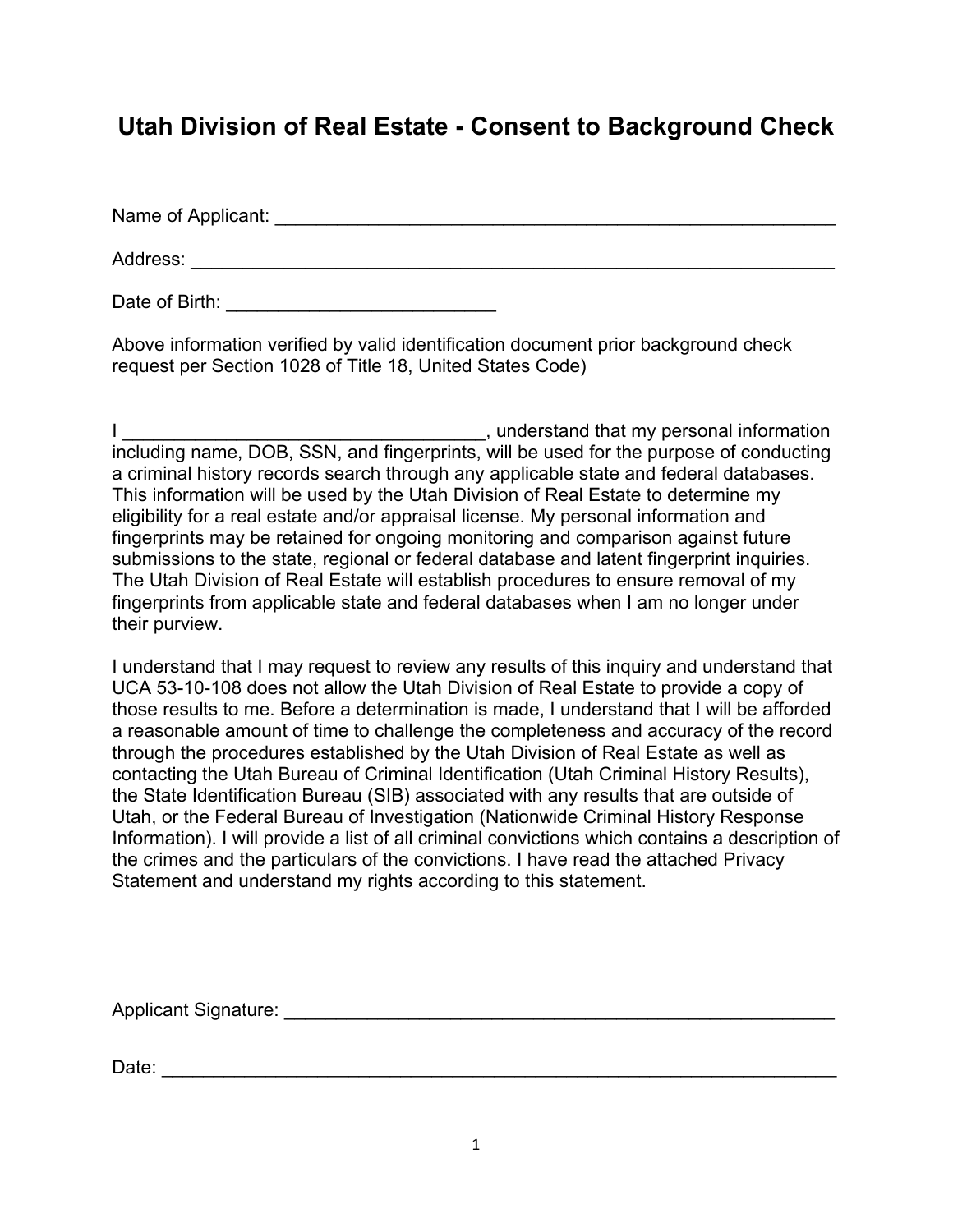#### **FBI Privacy Act Statement**

Authority: The FBl's acquisition, preservation, and exchange of fingerprints and associated information is generally authorized under 28 U.S.C. 534. Depending on the nature of your application, supplemental authorities include Federal statutes, State statutes pursuant to Pub. L. 92-544, Presidential Executive Orders, and federal. Providing your fingerprints and associated information is voluntary; however, failure to do so may affect completion or approval of your application.

Social Security Account Number (SSAN). Your SSAN is needed to keep records accurate because other people may have the same name and birth date. Pursuant to the Federal Privacy Act of 1974 (5 USC 552a), the requesting agency is responsible for informing you whether disclosure is mandatory or voluntary, by what statutory or other authority your SSAN is solicited, and what uses will be made of it. Executive Order 9397 also asks Federal agencies to use this number to help identify individuals in agency records.

Principal Purpose: Certain determinations, such as employment, licensing, and security clearances, may be predicated on fingerprint-based background checks. Your fingerprints and associated information/biometrics may be provided to the employing, investigating, or otherwise responsible agency, and/or the FBI for the purpose of comparing your fingerprints to other fingerprints in the FBI's Next Generation Identification (NGI) system or its successor systems (including civil, criminal, and latent fingerprint repositories) or other available records of the employing, investigating, or otherwise responsible agency. The FBI may retain your fingerprints and associated information/biometrics in NGI after the completion of this application and, while retained, your fingerprints may continue to be compared against other fingerprints submitted to or retained by NGI.

Routine Uses: During the processing of this application and for as long thereafter as your fingerprints and associated information/biometrics are retained in NGI, your information may be disclosed pursuant to your consent, and may be disclosed without your consent as permitted by the Privacy Act of 1974 and all applicable Routine Uses as may be published at any time in the Federal Register, including the Routine Uses for the NGI system and the FBI's Blanket Routine Uses. Routine uses include, but are not limited to, disclosures to: employing, governmental or authorized non-governmental agencies responsible for employment, contracting licensing, security clearances, and other suitability determinations; local, state, tribal, or federal law enforcement agencies; criminal justice agencies; and agencies responsible for national security or public safety.

Additional Information: The requesting agency and/or the agency conducting the applicationinvestigation will provide you additional information pertinent to the specific circumstances of this application, which may include identification of other authorities, purposes, uses, and consequences of not providing requested information. In addition, any such agency in the Federal Executive Branch has also published notice in the Federal Register describing any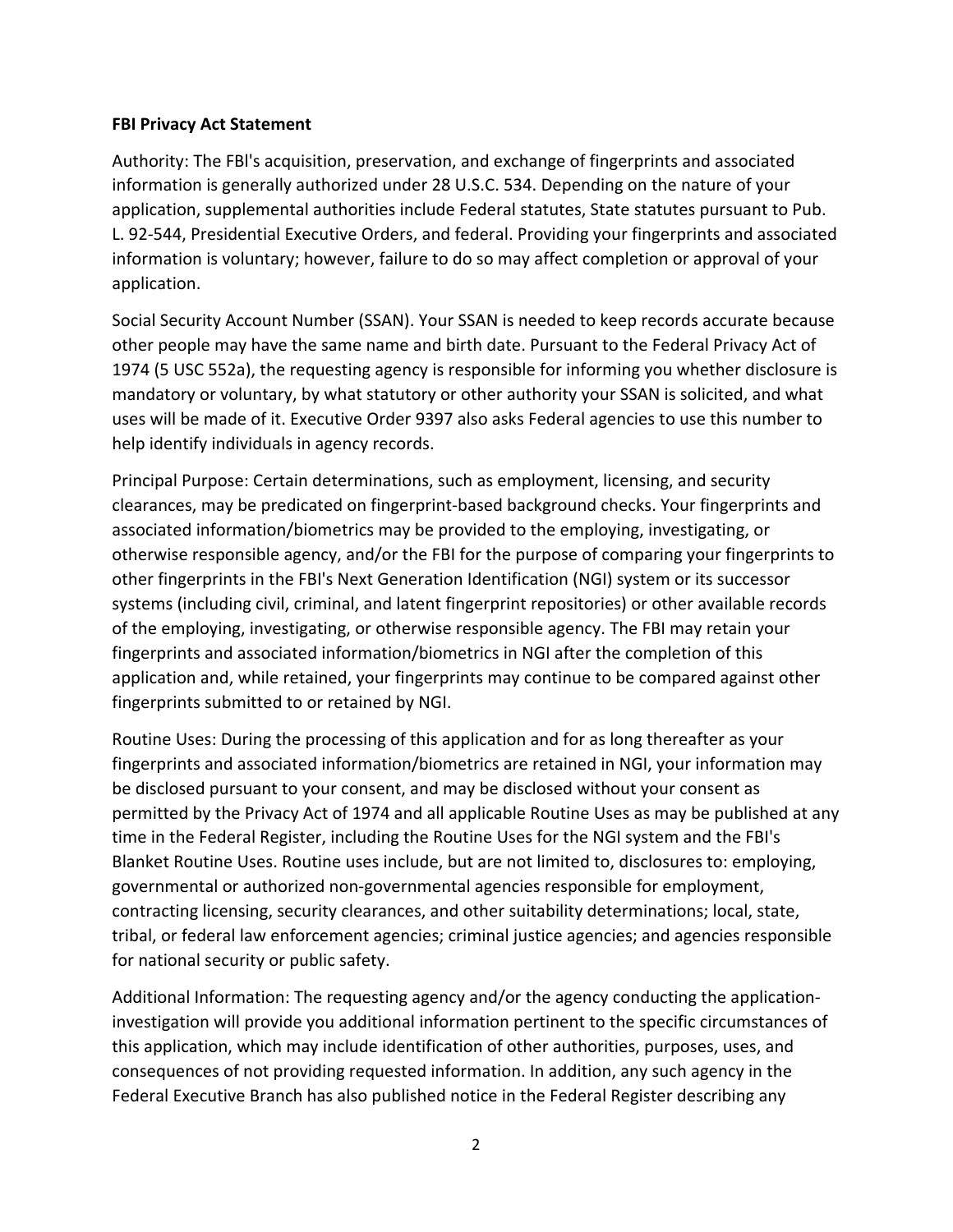system(s) of records in which that agency may also maintain your records, including the authorities, purposes, and routine uses for the system(s).

### **Challenge procedures:**

## **State of Utah:**

The Utah Bureau of Criminal Identification is responsible for all arrest and conviction data for the State of Utah. BCI does not have the authority to modify any records from other state or federal databases. In the event that there is incorrect or missing Utah Criminal Data, please be prepared to provide certified copies from any arresting agency or court of appearance.

To challenge State of Utah criminal arrests and disposition data please complete the required application and submit to the Utah Bureau of Criminal Identification. Instructions and applications are located at the following web address:

https://bci.utah.gov/wp-content/uploads/sites/15/2017/08/ROA-8-24-2017.pdf

#### **FBI:**

https://www.fbi.gov/services/cjis/identity-history-summary-checks

Challenge of an Identity History Summary

The FBI is responsible for the storage of fingerprints and related Identity History Summary information for the nation and does not have the authority to modify any Identity History Summary information unless specifically notified to do so by the agency that owns the information. If you believe your Identity History Summary contains inaccurate or incomplete information, you have two options for requesting a change or correction:

Option 1: Contact the agency or agencies that submitted the information to the FBI.

Missing or Incorrect State (Non-Federal) Information

Most states require that changes to Identity History Summary information be processed through their respective state centralized agency (State Identification Bureau) before any changes can be made to your information. You may contact the respective State Identification Bureau for assistance, and, if applicable, request that they provide the FBI with updates to your Identity History Summary. Contact information for each state is provided on the State Identification Bureau listing.

Several states maintain their own record system. Record updates are made at the state level only, so the FBI cannot change its records. Instead, the FBI accesses the state's system